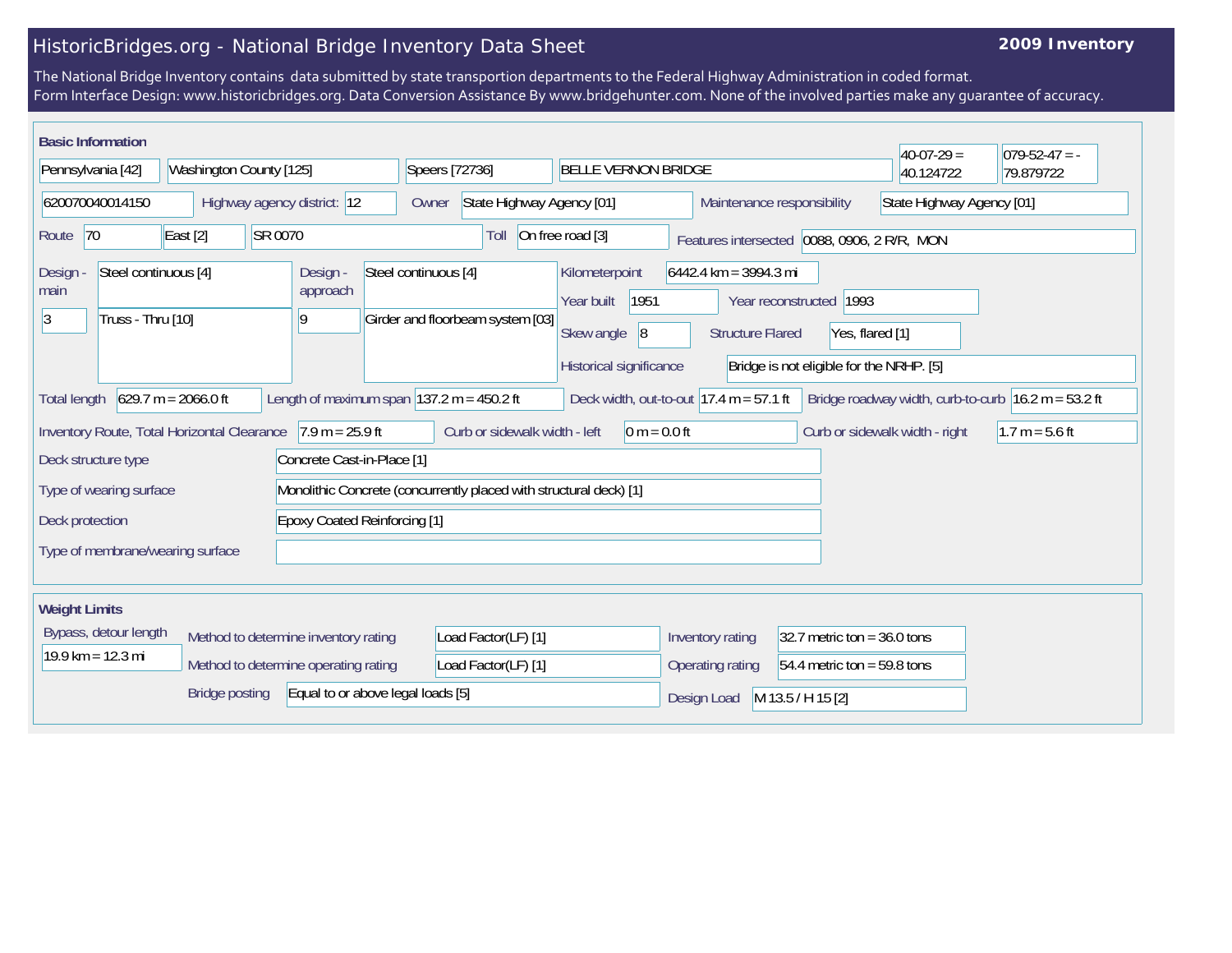| <b>Functional Details</b>                                                                                                                                                      |                                                                                       |  |  |  |  |  |  |  |  |  |
|--------------------------------------------------------------------------------------------------------------------------------------------------------------------------------|---------------------------------------------------------------------------------------|--|--|--|--|--|--|--|--|--|
| 18007<br>Average daily truck traffi 24<br><b>Average Daily Traffic</b>                                                                                                         | Year 2009<br>55881<br>2009<br>Future average daily traffic<br>%<br>Year               |  |  |  |  |  |  |  |  |  |
| Principal Arterial - Interstate (Urban) [11]<br>$22.9 m = 75.1 ft$<br>Road classification<br>Lanes on structure 4<br>Approach roadway width                                    |                                                                                       |  |  |  |  |  |  |  |  |  |
| Type of service on bridge Highway-pedestrian [5]<br>Closed median with non-mountable barr<br>Direction of traffic 2 - way traffic [2]<br>Bridge median                         |                                                                                       |  |  |  |  |  |  |  |  |  |
| No parallel structure exists. [N]<br>Parallel structure designation                                                                                                            |                                                                                       |  |  |  |  |  |  |  |  |  |
| Highway-waterway-railroad [8 Lanes under structure<br>Navigation control on waterway (bridge permit required). [1]<br>18<br>Navigation control<br>Type of service under bridge |                                                                                       |  |  |  |  |  |  |  |  |  |
| Navigation horizontal clearance $5336.7$ m = 17509.7 ft<br>Navigation vertical clearanc<br>$798.1 m = 2618.6 ft$                                                               |                                                                                       |  |  |  |  |  |  |  |  |  |
| Minimum vertical clearance over bridge roadway<br>Minimum navigation vertical clearance, vertical lift bridge<br>$6 m = 19.7 ft$                                               |                                                                                       |  |  |  |  |  |  |  |  |  |
| Minimum lateral underclearance reference feature Highway beneath structure [H]                                                                                                 |                                                                                       |  |  |  |  |  |  |  |  |  |
| Minimum lateral underclearance on right 99.9 = Unlimited<br>Minimum lateral underclearance on left $0 = N/A$                                                                   |                                                                                       |  |  |  |  |  |  |  |  |  |
| Minimum vertical underclearance reference feature Highway beneath structure [H]<br>Minimum Vertical Underclearance $ 4 m = 13.1 ft$                                            |                                                                                       |  |  |  |  |  |  |  |  |  |
| Appraisal ratings - underclearances Basically intolerable requiring high priority of replacement [2]                                                                           |                                                                                       |  |  |  |  |  |  |  |  |  |
| <b>Repair and Replacement Plans</b>                                                                                                                                            |                                                                                       |  |  |  |  |  |  |  |  |  |
| Type of work to be performed                                                                                                                                                   | Work to be done by contract [1]<br>Work done by                                       |  |  |  |  |  |  |  |  |  |
| Replacement of bridge or other structure because of<br>substandard load carrying capacity or substantial                                                                       | Bridge improvement cost<br>2000<br>5000<br>Roadway improvement cost                   |  |  |  |  |  |  |  |  |  |
| bridge roadway geometry. [31]                                                                                                                                                  | $631 m = 2070.3 ft$<br>Length of structure improvement<br>Total project cost<br>24000 |  |  |  |  |  |  |  |  |  |
|                                                                                                                                                                                | 2010<br>Year of improvement cost estimate                                             |  |  |  |  |  |  |  |  |  |
|                                                                                                                                                                                | Border bridge - percent responsibility of other state<br>Border bridge - state        |  |  |  |  |  |  |  |  |  |
|                                                                                                                                                                                | Border bridge - structure number                                                      |  |  |  |  |  |  |  |  |  |